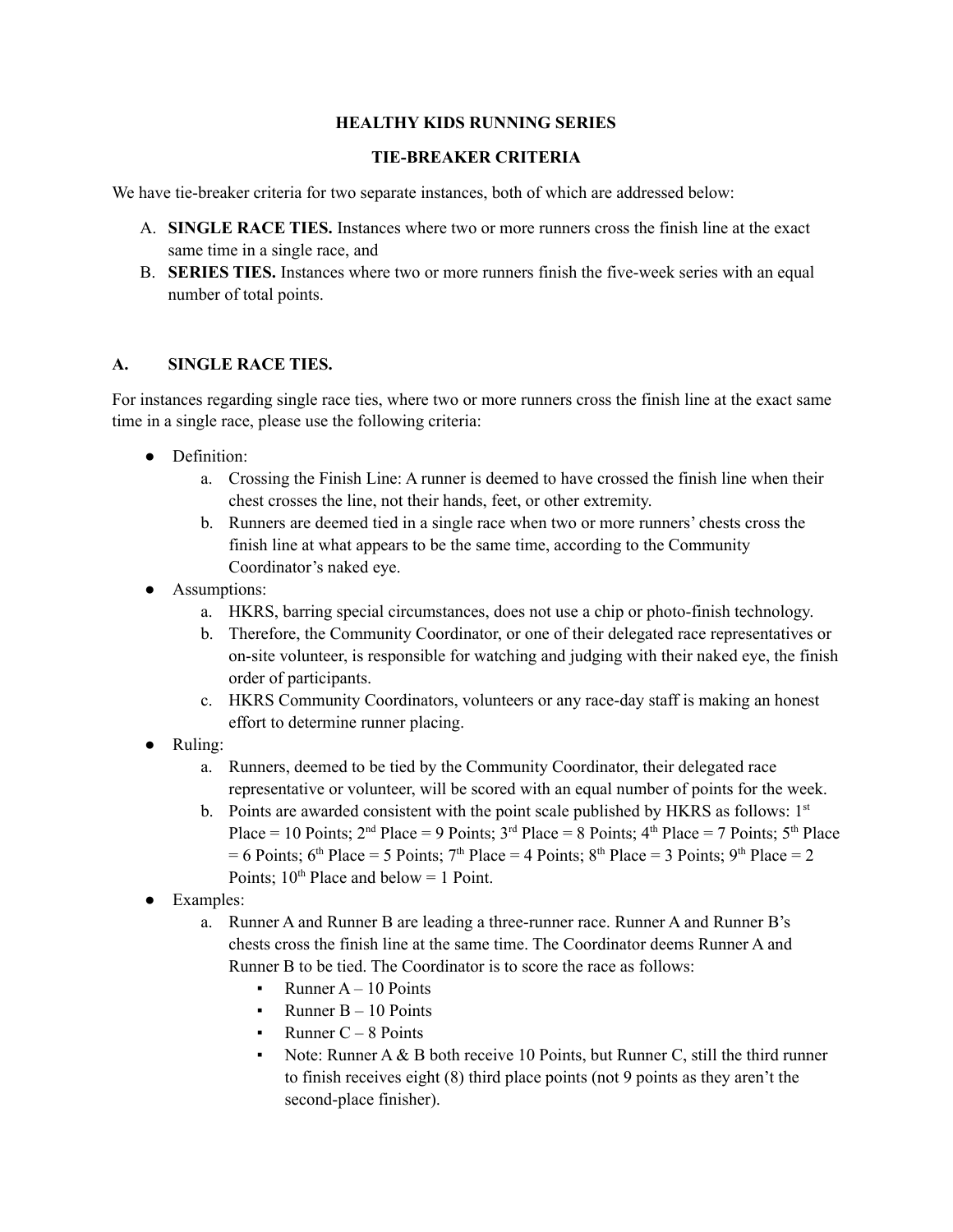- b. Runner A and Runner B are leading a three-runner race. Runner A reaches their hand out across the finish line ahead of Runner B, but the Coordinator sees Runner B's chest cross the line before Runner A's chest crosses the line. The Coordinator is to score the race as follows:
	- **•** Runner  $B 10$  Points
	- $\blacksquare$  Runner A 9 Points
	- **•** Runner  $C 8$  Points
- c. During a twelve-runner race, Runners C, D and E are sprinting for third place and the Community Coordinator sees their chests cross the line at the same time: The Coordinator is to score the race as follows:
	- Runner A 10 Points
	- Runner B 9 Points
	- Runner C 8 Points
	- Runner D 8 Points
	- Runner E 8 Points
	- Runner F 5 Points
	- $\text{Runner } G$  4 Points
	- Runner H 3 Points
	- Runner I 2 Points
	- Runner J 1 Point
	- Runner K 1 Point
	- Runner L 1 Point
	- Note: Runners C, D  $&$  E score the same eight points, but runner F scores five as they were in  $6<sup>th</sup>$  place. Runners J, K & L each receive one point for participating.

#### **B. SERIES TIES.**

For instances regarding series ties, where two or more runners finish the five-week series with an equal number of total points, and are vying for an award of either first, second or third place, the following tie-breaker criteria will be used to break the tie, consecutively as needed.

- 1. Greatest number of races ran during the current season.
	- **a. Explanation:** Keeping line with our vision and mission with the focus on developing an active lifestyle, HKRS will reward consistent participation as the first tie-breaker criteria.
	- **b. Example:**
		- **i.** If Runner A and Runner B both finish the series with 47 points, but Runner A ran all five weeks, and Runner B only ran four weeks, then Runner A is awarded the win.
	- **c. If still tied:** In the event both runners ran an equal number of weeks (i.e. all five weeks), advance to criteria number 2.
- 2. Greatest number of highest place finishes:
	- a. **Explanation:** This is determined by calculating the highest placing position of each of the tied runners, then tallying the runner(s) with the greatest number of finishing in that place.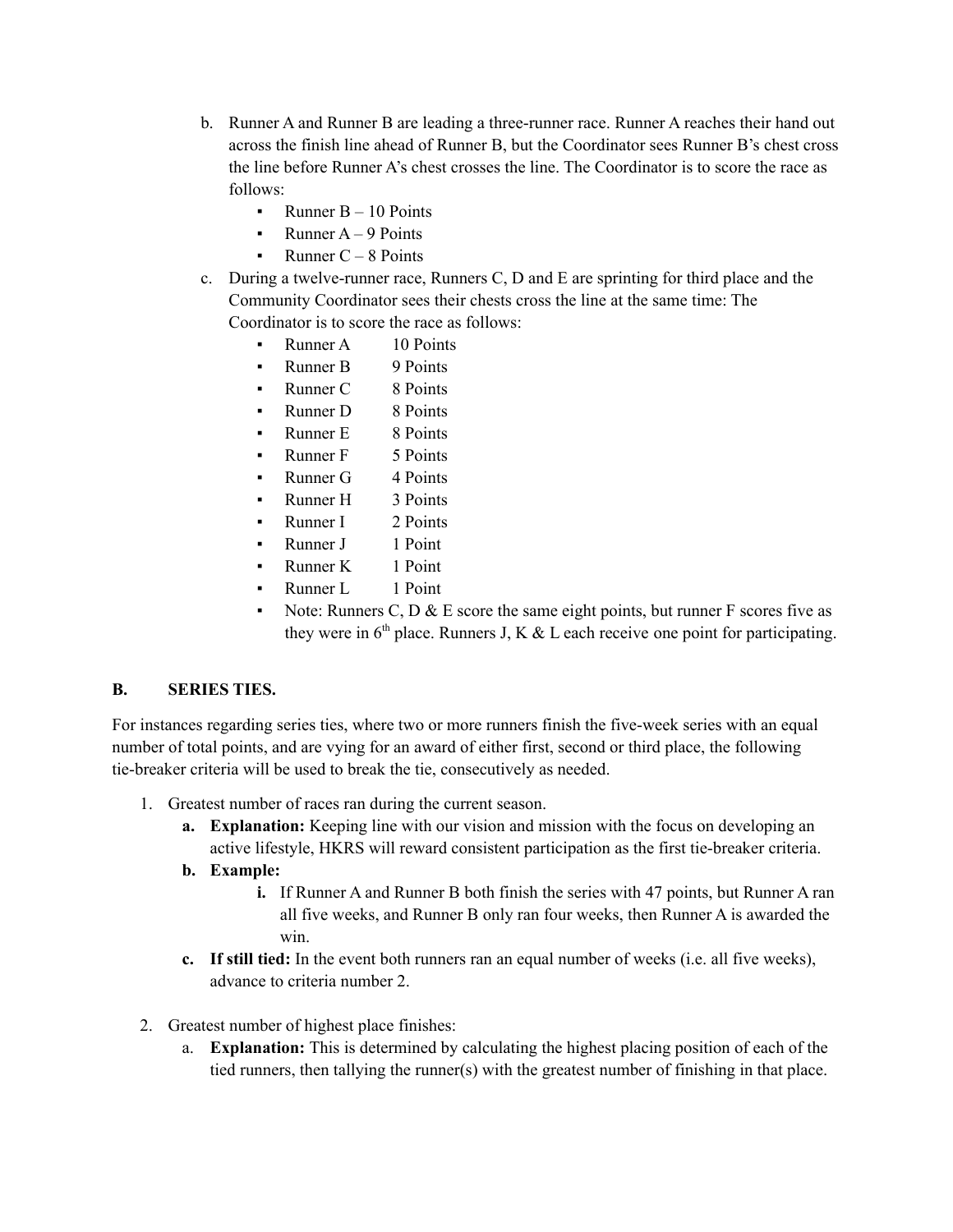Note, it does not have to be first place, it can be any place in the race that is the highest placing by the tied runners.

- b. **Example:**
	- i. If Runner A and Runner B both finish the series with 47 points, to break the tie, the Coordinator is to determine the highest placing between Runner A and Runner B. Runner A and Runner B's results from the series are as follows:
		- a. Runner A finished  $1<sup>st</sup>$ ,  $2<sup>nd</sup>$ ,  $1<sup>st</sup>$ ,  $3<sup>rd</sup>$ ,  $1<sup>st</sup>$  for 47 points
		- b. Runner B finished  $2<sup>nd</sup>$ ,  $1<sup>st</sup>$ ,  $2<sup>nd</sup>$ ,  $1<sup>st</sup>$ ,  $2<sup>nd</sup>$  for 47 points
	- ii. In the above Example A,  $1<sup>st</sup>$  place is the highest place position between the two runners over the duration of the Series. Next, the Coordinator tally's the number of highest place finishes. Runner A has three 1<sup>st</sup> place finishes to Runner B's two 1<sup>st</sup> place finishes. Therefore, Runner A wins because three first place finishes are better than two first place finishes.
	- iii. If Runner C, Runner D and Runner E all finish tied for  $3<sup>rd</sup>$  place with 35 points, to break the tie, we follow the same steps as example A. Their results are as follows:
		- a. Runner C finished:  $3<sup>rd</sup>$ ,  $4<sup>th</sup>$ ,  $3<sup>rd</sup>$ ,  $5<sup>th</sup>$  &  $5<sup>th</sup>$  for 35 points
		- b. Runner D finished:  $4^{\text{th}}$ ,  $5^{\text{th}}$ ,  $4^{\text{th}}$ ,  $3^{\text{rd}}$  &  $4^{\text{th}}$  for 35 points
		- c. Runner E finished:  $5^{\text{th}}$ ,  $3^{\text{rd}}$ ,  $5^{\text{th}}$ ,  $4^{\text{th}}$  &  $3^{\text{rd}}$  for 35 points

In the above example, third place is the highest place position between the three runners over the duration of the Series. Next, tally the number of highest place finishes  $(3<sup>rd</sup>)$  for each runner which is Runner C (2), Runner D (1) and Runner E (2). Because Runner C and Runner E both remain tied at two. In the event tied runners share the same total number of highest placed finished, as in this example, **advance to criteria number 3**.

- 3. Best head-to-head results of the final race, per the following:
	- a. In the event one of the tied runners did not participate in the final race while the other tied runner did participate, no matter the placement of the participating runner from week 5, so long as they finished, the participating runner will win the tiebreaker ahead of the non-participating runner.
	- b. From the example in criteria 1.A.II.b above, both runners participated in week 5 and they both finished third place twice. In this final criterion, the placing of their fifth and final race result becomes the determining factor. In this instance Runner C finished  $5<sup>th</sup>$  place and Runner E finished 3<sup>rd</sup> place, therefore Runner E breaks the tie and is to be awarded third place for the Series.
	- c. In the event neither of the tied runners participated in the final week, **advance to criteria 4.**
- 4. Place winner is determined on each runner's head-to-head placement from the preceding, or multiple preceding weeks, as needed, to determine a result.
	- a. Example: if neither runner raced on week five, return to the week of either runners last result to determine head-to-head places.